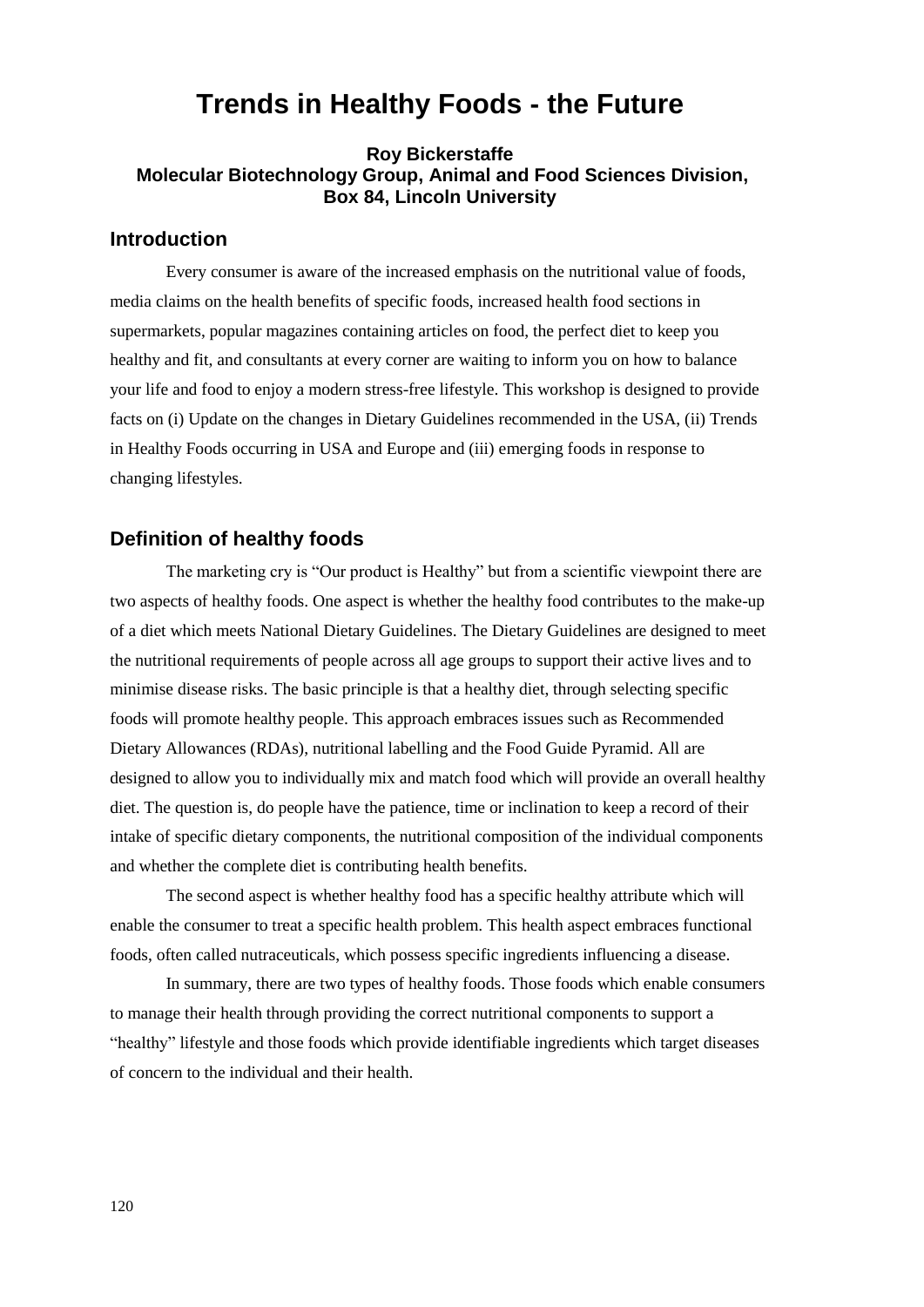# **Dietary guidelines promoting health**

# *Recommendations*

The 1995 edition of the USA "Dietary Guidelines" has been reviewed on the basis of current scientific and medical knowledge and the recommendations have been forwarded to the US Department of Health and Human Services and the US Department of Agriculture as "Dietary Guidelines for Americans, 2000." The format is new with three basic messages under the banner "**ABC"** for "Health." They are:

- **A**im for fitness
- **B**uild a healthy base
- Choose sensibly.

There are ten guidelines that support these three basic messages. The guidelines are:

# *Aim for fitness*

- 1 Aim for a healthy weight
- 2 Be physically active each day

# *Build a healthy base*

- 3 Use the Pyramid Food Guide for food choice
- 4 Choose a variety of grains daily
- 5 Choose a variety of fruits and vegetables daily
- 6 Keep food safe to eat

### *Choose sensibly*

- 7 Choose a diet low in saturated fat and cholesterol. Aim for a total moderate fat intake.
- 8 Choose beverages which limit sugar intake
- 9 Choose and prepare foods with less salt
- 10 Moderate your alcohol intake

# *Controversies in the 1995 and 2000 guidelines*

- "Encouraging a variety of foods caused people to overeat" has been *changed to* "Pyramid Food Guide being the guide" which advocates nutritional adequacy without over-eating.
- "Restricting fat consumption led to increased calorie intake" has been *changed to* "aim for a total fat intake of 30% dietary calories," which is intended to reduce the carbohydrate intake especially the added sugar intake.
- Increased consumption of beverages especially sweetened beverages has led to over consumption has been *changed* to "limit your intake of sugars."
- "Lack of physical activity" with access to palatable food led to increased weight has been *changed* to be "physically active every day."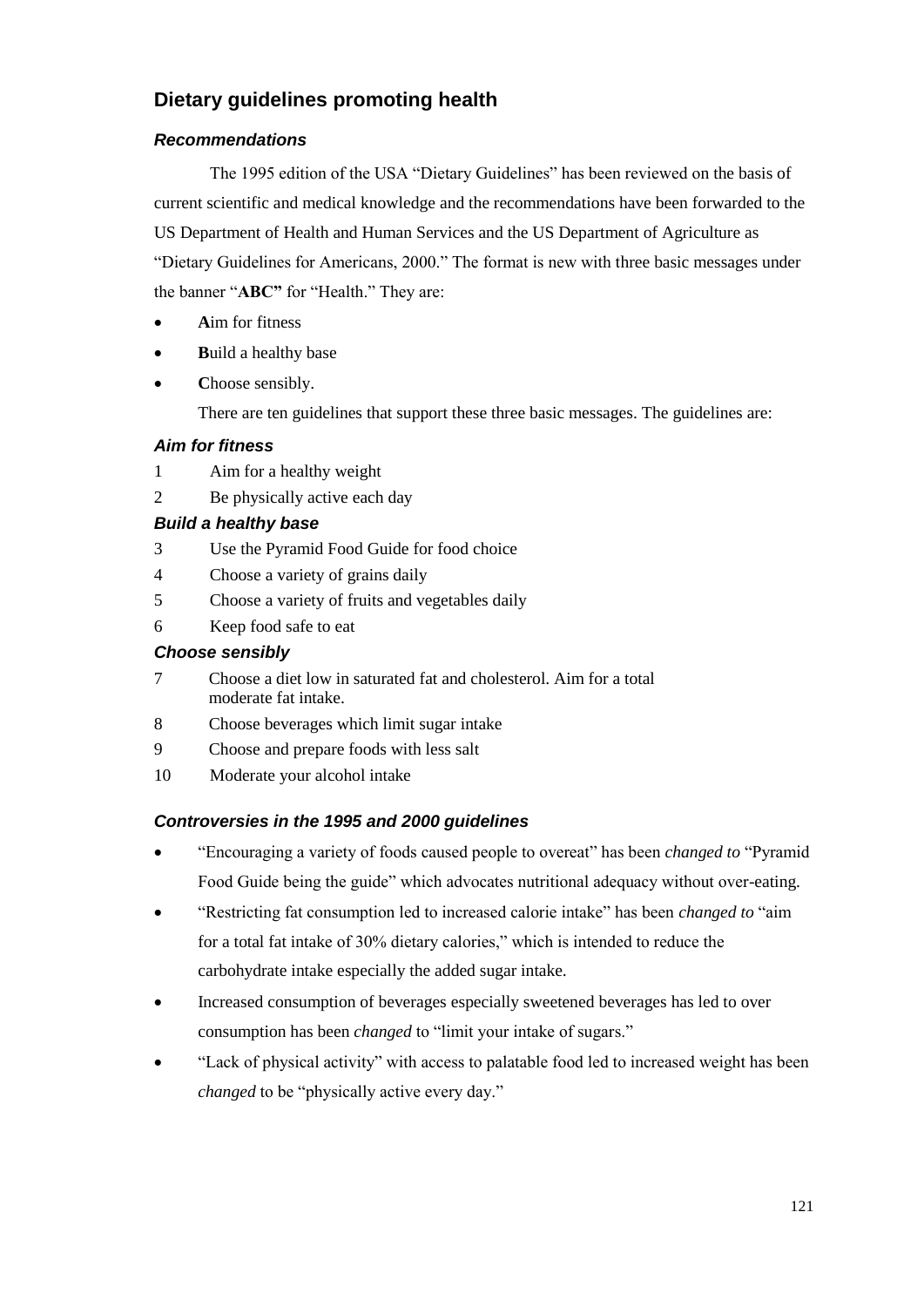As a consequence of the 1995 Eat Less Fat Campaign most people increased their carbohydrate intake especially refined carbohydrate. This has contributed to people becoming overweight.

#### *Specific recommendations*

- 1 Divide your weight by height to determine your Body Mass Index (BMI). A BMI <25 indicates a healthy weight, 25-30 overweight and >30 obesity.
- 2 Aim for the equivalent of a 30 minute two mile walk each day.
- 3 Eat by the Pyramid Food Guide which means balancing across the following food groups.

| <b>Food Group</b>            | Amount        | One serving                         |
|------------------------------|---------------|-------------------------------------|
| Meat, poultry, fish, nuts    | 2 servings    | $2-3$ oz lean                       |
| Milk, yoghurt, cheese        | 2 servings    | 1 cup yoghurt                       |
| Vegetables                   | 3-5 servings  | $\frac{1}{2}$ cup raw<br>vegetables |
| <b>Fruits</b>                | 3-5 servings  | 1 medium fruit                      |
| Bread, cereal, pasta, grains | 6-11 servings | 1 oz cereal or<br>1 bread slice     |

4 Include whole grains (whole wheat, brown rice, oats etc) in your daily diet.

- 5 Aim for a maximum fat intake equivalent to 30% of your dietary calories, saturated fats equivalent to 10% dietary calories and cholesterol less than 300 mg/day.
- 6 Salt intake should be limited to 6 g of table salt per day.
- 7 Alcohol should be moderated to two drinks (12 oz glass) per day.

#### *Problems*

The "Dietary Guideline Document" is a policy document for scientists and the food industry - consumers are not attracted or motivated by the document. For example, the document and labels use the term food servings whilst consumers often associate food with plate portions. The recommendations are also in terms of calories, percentages or servings whilst consumers often eat by slice or number of pieces on a plate. These differences in presentation and expectations of consumers knowledge will need to be addressed in the future if consumers are to practice and understand the implications of the Dietary Guidelines 2000.

# **Trends in healthy food selection and lifestyles**

The struggle of consumers to look great and feel good has shifted their reason for selecting food from healthy eating to using food to treat health problems. Nutrition is now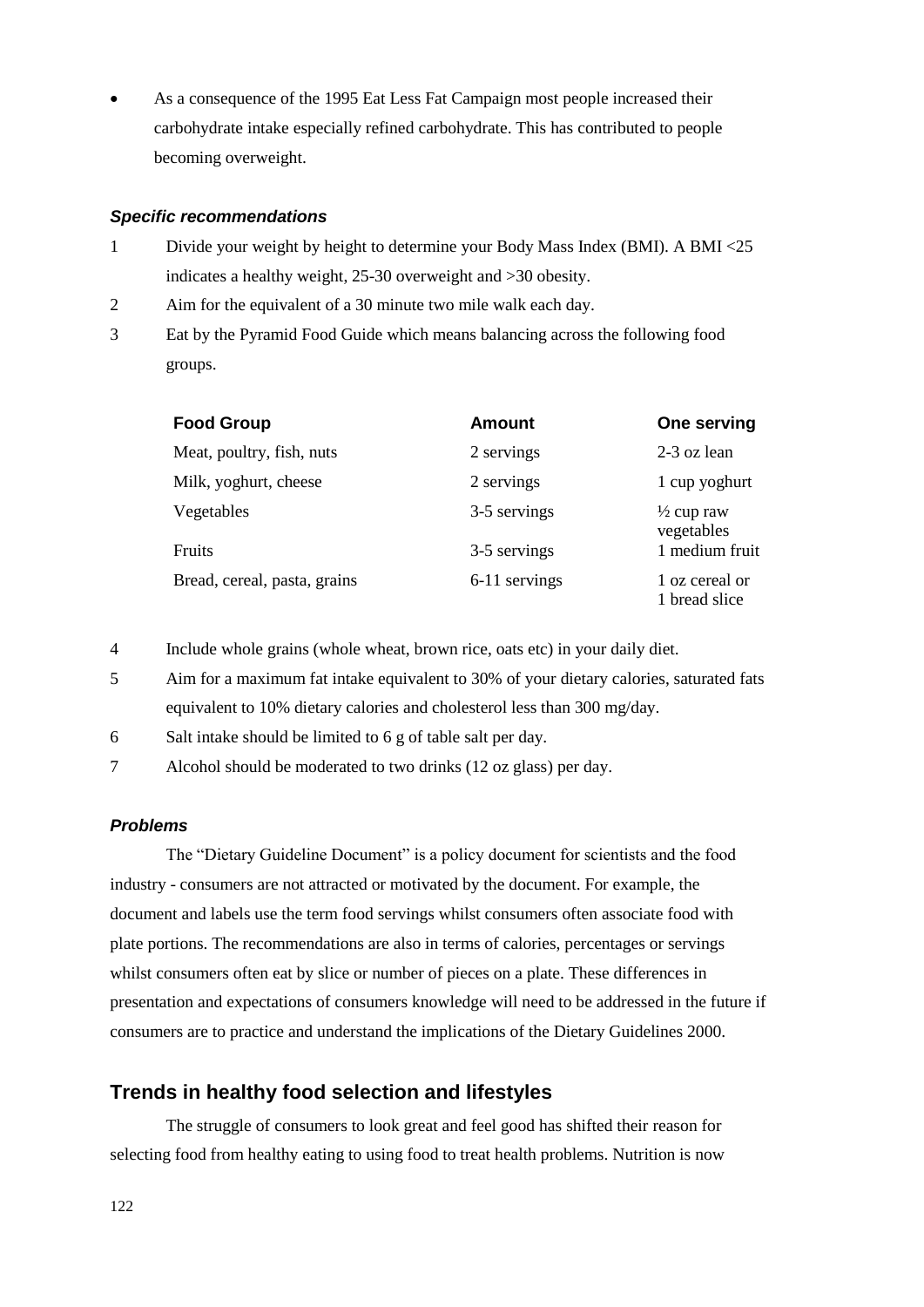perceived as a tool for self-treatment of specific health problems or to prevent the onset of health problems. Approximately 33% of shoppers are likely to self-treat themselves with food if there is a perceived health benefit. The fastest growing segment of the food industry is nutraceuticals. Some trends in food selection are as follows:

#### *Trend 1*

Consumers are more adventuresome with flavours and are looking for new and unusual flavours. Ethnic foods are expected to account for one in every seven food dollars spent. Plain mildly flavoured food is preferred. A taste sensation is essential.

#### *Trend 2*

Only 50% of homes prepare food from scratch, the use of cookbooks has fallen and weekend recreational cooking has declined. Forty percent of Americans eat out every day, the remainder have moved to one-dish meals. The trend is to have very simple meals such as casseroles, meal solutions, pre-cut vegetables and salads, frozen ready to go pizza etc. Grocery shopping now lasts less than 24 minutes. The first food stop for the next generation will be the meat section with recipes, which will need to guarantee restaurant quality results at home.

#### *Trend 3*

With increased numbers of people commuting to work and lunch hours being reduced to 36 minutes, the sale of hand-held foods is growing at 7% per year. Sandwiches remain strong but the concern about energy and fatigue has supported increased sales in energy bars and energy beverages. Hand-held hamburgers remain the third best selling American restaurant item.

#### *Trend 4*

Product freshness is the third most important reason for a consumer to select a supermarket. The trend is for products to carry a fresh and natural label rather than a healthy claim. Natural fresh food products have outperformed the market by 30%.

Organic foods have enjoyed a double-digit growth on the "grown without pesticide" image. Fresh products however will require "prepared on" and "use by" dates. Furthermore, as phytochemicals from fruits and vegetables become part of the health strategy of "food for medicine," freshness will be emphasised and be used even more as a marketing tool in the future.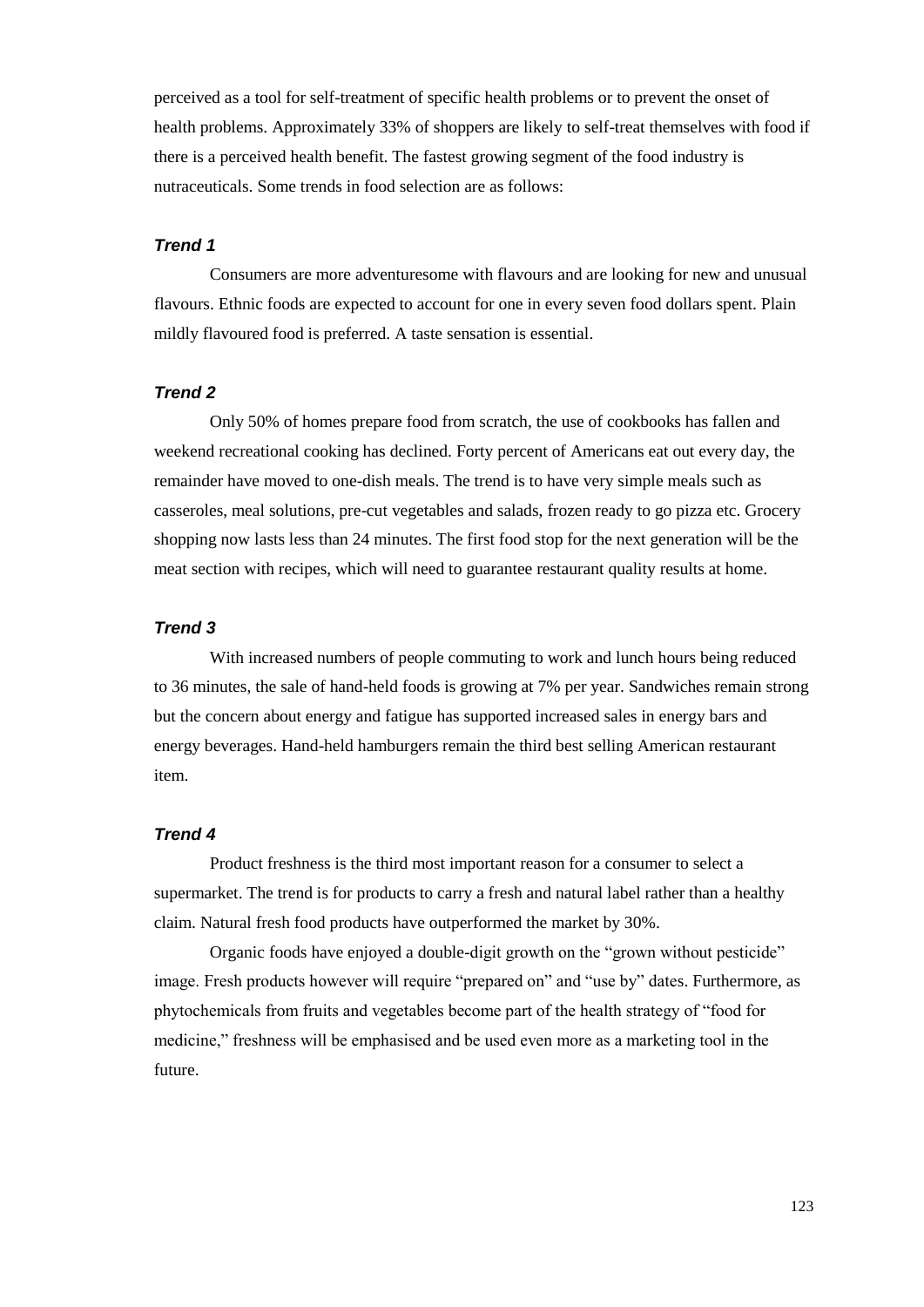#### *Trend 5*

Every month, at least 70% of all American households purchase a takeaway and 33% of the orders are delivered. Predictions are that the consumers will continue to demand home delivery but with the Internet, there will be a movement to on-line shopping. Indeed, market studies have already shown that consumer-direct Internet sales of produce are higher than instore produce sales providing the cost and quality of the delivered product matches the product in the supermarket.

#### *Trend 6*

Socialising over food is increasing. There is a trend to the casual European-style of large communal one-dish platters.

### *Trend 7*

Ten percent of Americans snack frequently and nearly 66% eat two meals daily with snacks. Preparing three meals a day at breakfast, lunch and dinner at their respective times has gone forever. Casual dining establishments are responding to the emerging irregular eating schedules by offering extended opening hours. School breakfasts, however, should grow since there is a link between the consumption of breakfast and increased scholarly achievements.

#### *Trend 8*

Consumers' concern over fat has dropped from a high of 65% to 50% and casual steak house sales have increased 70% since 1993. Big and larger portions are back. "Triple Decker" hamburgers and cheesecakes are in demand as consumers return to taste sensations. The trend is how to balance the indulgence of "bad for you" against "good for you" foods. Children (72%) aged 6-11 years are increasingly buying sweets, snacks or soft drinks with their own money.

#### *Trend 9*

The fastest growing food segment is vitamins and herbal sales followed by energy drinks, energy bars, anti-oxidant and calcium-fortified juices. There is a trend to select food as a medicine. More than 50% of shoppers believe foods can replace over-the-counter drugs. Future consumers are looking at foods as a means of self-treating health problems such as stomach upsets, headaches and diarrhoea. Shoppers are now looking at a new generation of foods that will deliver specific health benefits. The health concerns, in order of priority are: lack of energy, heart disease, cholesterol, stress and diabetes. The trend is to purchase food (nutraceuticals) which targets specific health problems.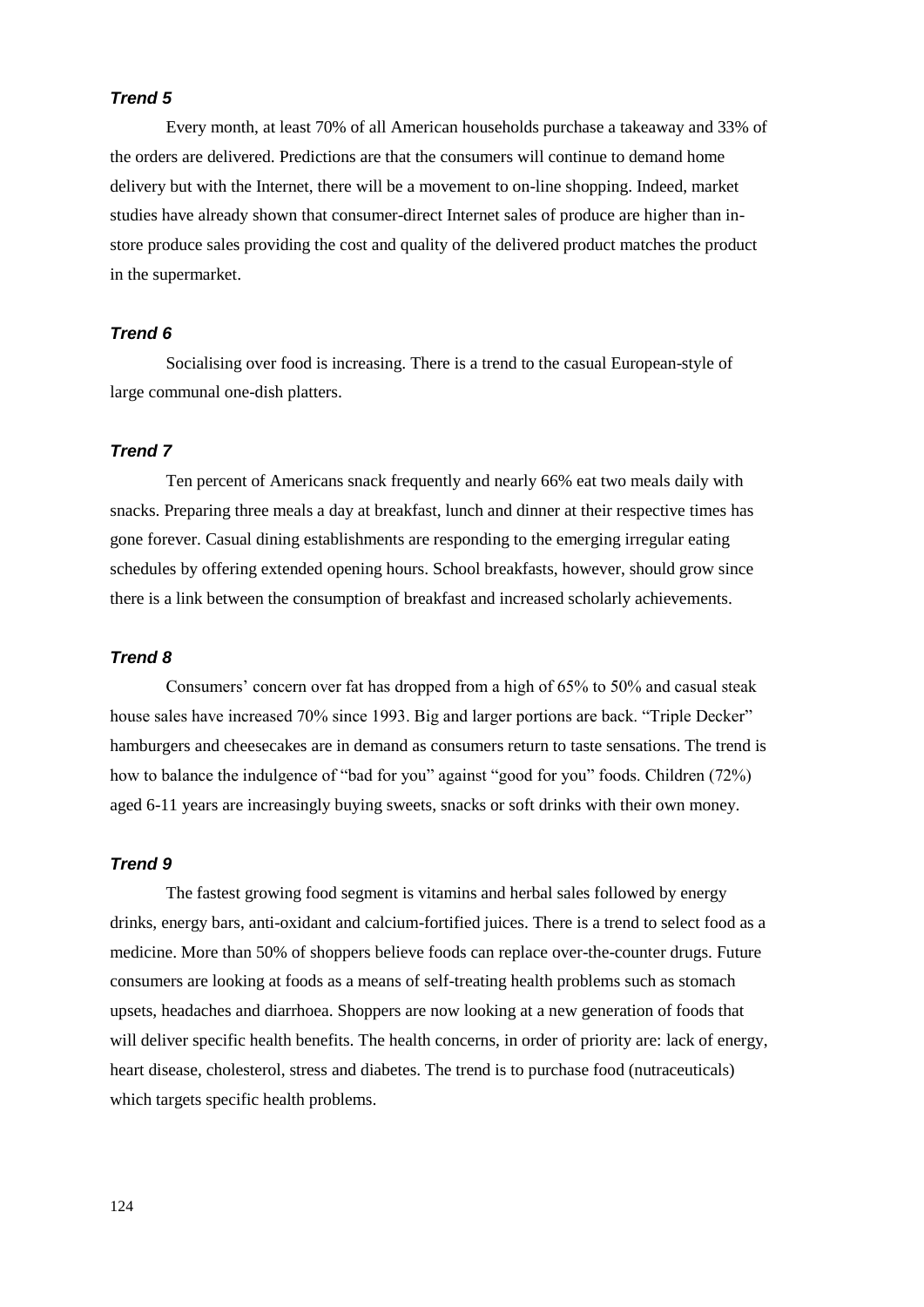### *Trend 10*

After 30 years of age, people increasingly resist the introduction of new technologies. Young parents with children are the technophiles. The use of biotechnology in the USA to adjust the fat or vitamin content of food is accepted (75%) provided foods are labelled that biotechnology has been used to generate the food product. In contrast, Europeans (63%) avoid biotechnologically modified foods. The trend is to accept technology if the food is safe and the technology provides a benefit.

#### *Summary*

In future, meals, cooking and taste will be simplified. Plates are being replaced by bowls; the main meal is at noon and people will socially indulge in food pleasures. Table 1 summarises the main changes.

| Fading                | Growing<br>Give it to me |  |
|-----------------------|--------------------------|--|
| Guilty                |                          |  |
| <b>Bars</b>           | Small bites              |  |
| Wraps                 | Wontons                  |  |
| After dinner desserts | Bed friendly foods       |  |
| Nuggets and wings     | <b>Skewers</b>           |  |
| <b>Plates</b>         | <b>Bowls</b>             |  |
| Deli take-out         | Delivered delights       |  |
| Microwaved            | Slow roasted             |  |
| Oils and sauces       | Broth and reductions     |  |
| Healthy eating        | Problem treating         |  |
| "Me" generation       | "We" generation          |  |

# **Table 1:** Food attitudes and behaviours.

# **Trends in foods with specific functions**

Last year, 85% of Americans used a dietary supplement to improve their health. However, 90% of shoppers preferred natural nutritious foods instead of supplements to maintain or manage their health. Indeed 66% of shoppers reported their actual food purchase is driven by a desire to reduce the risk or manage a specific health condition. Health areas of major concern are: being overweight, high cholesterol levels or a poor immune system to maintain health. Shoppers who specifically manage health through food are more likely to purchase nutritious foods as health foods rather than use supplements. To reflect this trend, supermarkets are now providing health and nutrition information which is used by 50% of shoppers. The desire for good health is the number one factor that drives the decision of healthy food purchasers. Foods, for the first time, are rivalling 0ver-the-counter (OTC) drug preparations as a health treatment option. The next generation of shoppers (39%) is more likely to try a natural remedy before a drug. Food retailers are looking at the "do it yourself" health market segment and creating instore "whole health centres." Accessible in-store trusted sources of nutrition and health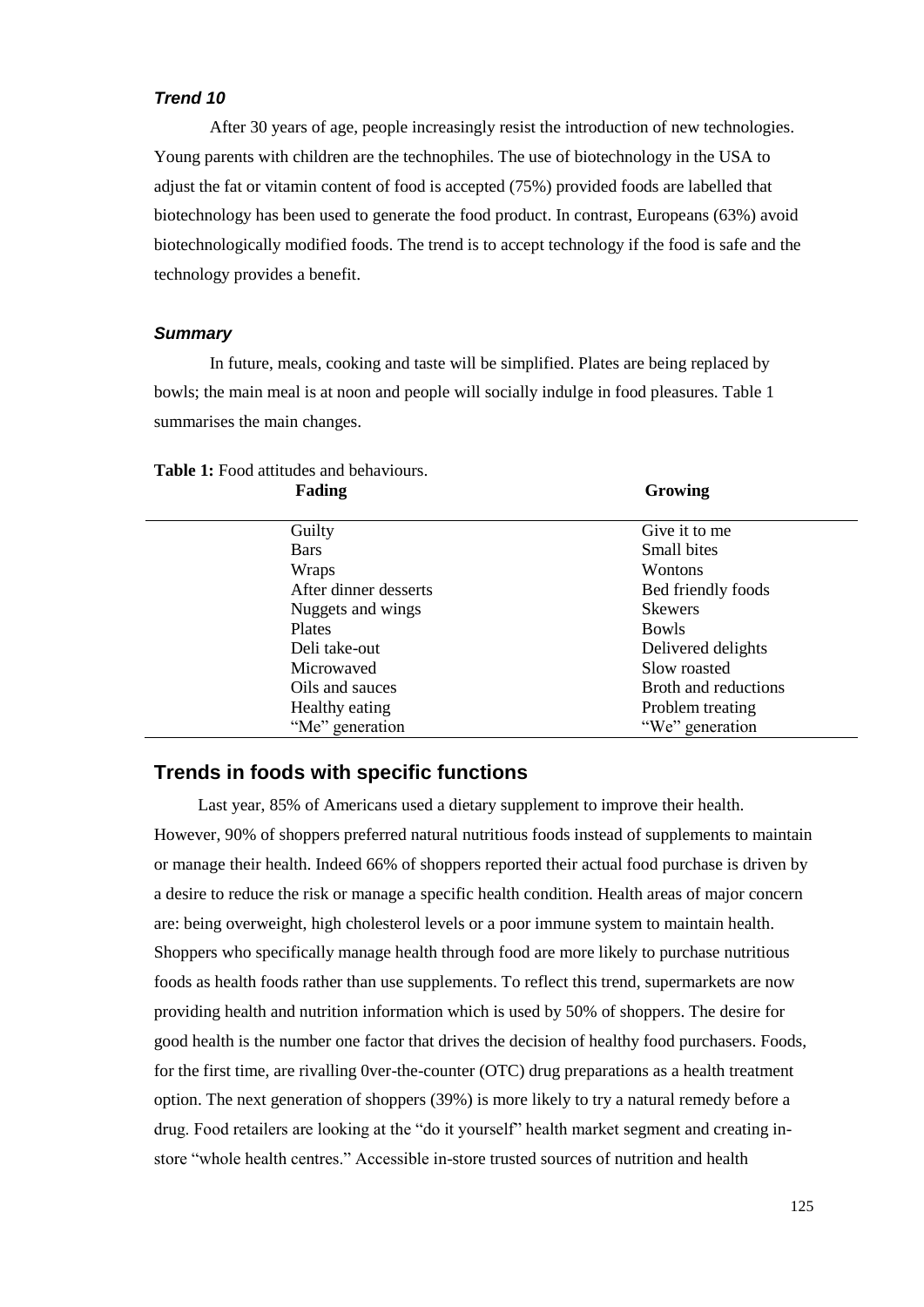information will be the key to future food health purchasing. The trend is Functional Foods which deliver specific health benefits in a sustainable way.

The functional food segment is driven by the financially well-off ageing baby boomer who will dominate the market for the next 30 years. For example, within the next five years, the 50-64 boomer is expected to experience a 30% increase in stress, lack of energy, high cholesterol, high blood pressure, heart disease, cancer and digestive problems. More than 40% of Americans have tried alternative therapies but due to the severe side effects from some of the wonder drugs, consumers are now looking at natural products. For example, 50% of Americans use multivitamins, 42% use supplements and 33% use herbals. 15% of all college students are vegetarians and 71% of all shoppers are purchasing more fruit. Physical activity has increased in the younger age groups. There has been a 60% increase in sports participation by 6-11 year old children, a 68% increase in weight training, a 64% upturn in aerobics and 44% in walking. To respond to these changes in lifestyles and purchasing food according to your health condition, major food companies are developing "functional foods" or health-promoting foods. However, only 24% of the public are familiar with the term "Functional Foods" and 10% with the term nutraceutical. Below are listed some trends in the development of "functional foods."

#### *Trend 1*

The natural high levels of minerals and vitamins in fruits, or phytochemicals in tomato ketchup, or omega fatty acids in fish products are all being marketed as natural foods which deliver beneficial health effects through ingredients such as antioxidants or calcium. *The trend is: market natural products with ingredients which are beneficial to health.*

## *Trend 2*

The number of teenagers is increasing. Teenagers are growing in number and becoming aware of the importance of food particularly as 25% are overweight and 36% have no exercise at all. Teens directly influence sport drinks, breakfast bars, carbonated beverages and cereals. Behaviour issues such as a hyperactivity disorders affect 5-10% of all school children. Functional foods such as metabolic response modifiers or cereals fortified with omega fatty acids and vitamins are known to encourage students to feel more awake and be smarter. In addition, NutriDelight is marketed for growing children and organic yoghurt has been created for infants and targets children who are not receiving their recommended levels of calcium, zinc, iron and B-vitamins. *The trend is: target the new youth market and their problems***.**

#### *Trend 3*

Surveys have shown consumers will not give up their favourite foods in search of health. Only 49% will give up junk food. However, some of the favourite foods and beverages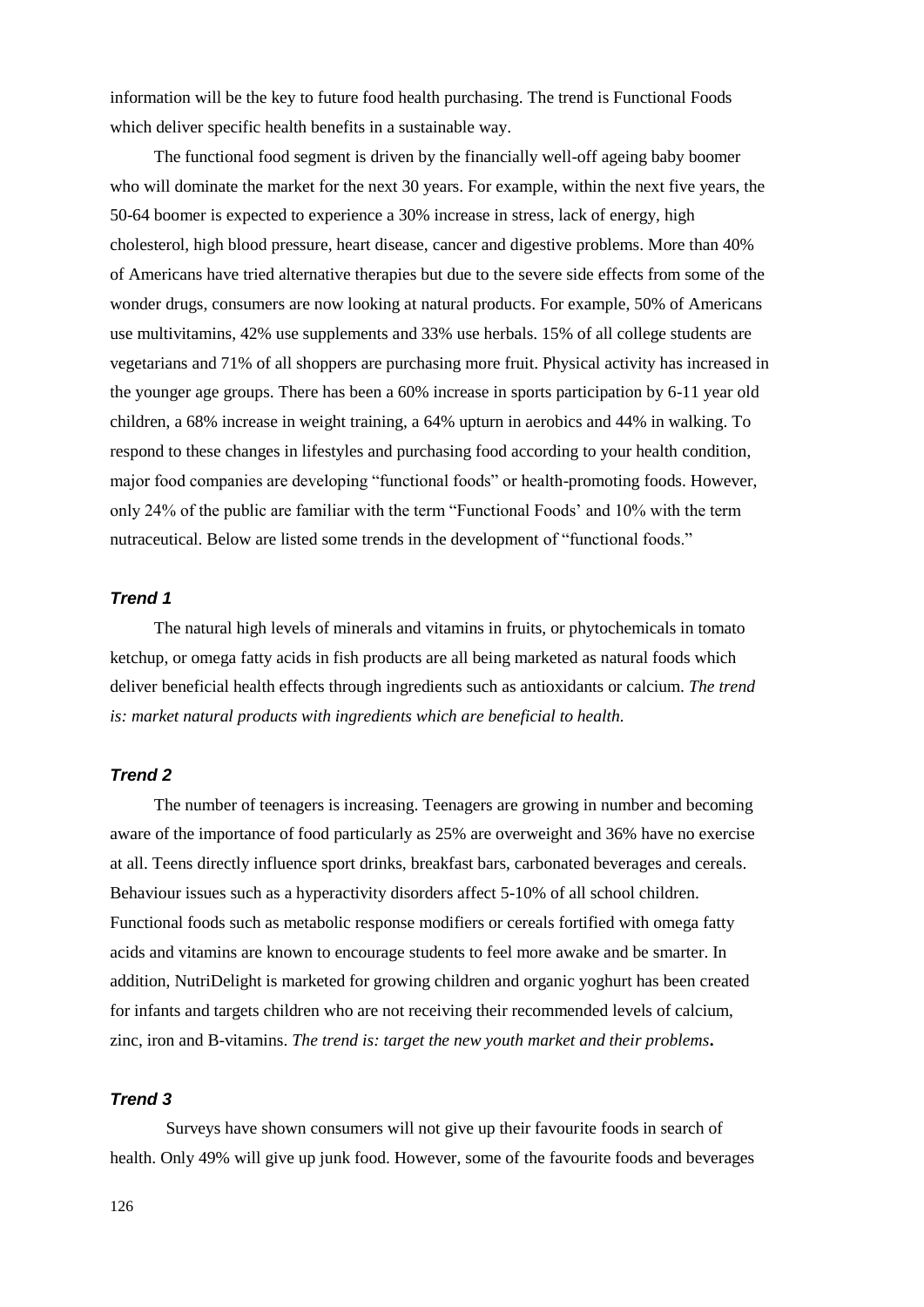have been changing. Tea, the second most popular drink in the world after water, has been marketed as fortified green tea and gained market share. Chocolate fortified with vitamins and calcium has also increased market share. Low calorie diabetic chocolates to control blood glucose have also increased market share by 11%. Sugarless gum for kids, which has been shown to re-mineralise and strengthen teeth, has also gained sales*. The trend is: upgrade favourite foods to provide a health benefit.*

#### *Trend 4*

Customisation of a food product is the aim of any company strategy plan. Products providing phyto-oestrogens and calcium for menopausal or premenopausal women have been developed. 85% of women who do not use prescription hormone therapy are turning to the "Soy Sensations' beverage and energy bars which contain soy isoflavonoids and nutrients.

The most sophisticated way to customise health benefits is to develop probiotic foods which provide health-promoting bacteria. Nestlé, for example, markets *Lactobacillus johnsonii* which blocks the adhesion of the gut ulcer causing *Helicobacter pylori* whilst Stonyfield Farm launched yoghurt with six live active cultures which aid digestion, lactose intolerance, calcium absorption, immunity and cancer prevention. An ultimate product is one which consumers can add a probiotic to their own diet to manipulate their own health benefits. *The trend is: to tailor make a product with health benefits.*

#### *Trend 5*

Functional funds will address the lack of an individual"s performance whether it is energy, weight loss or immunity. 75% of adults are concerned about energy loss and fatigue. The market has responded with sports energy bars and beverages such as Coca-Cola's 'Surge'. There are, however, no satisfactory weight loss products. Products with Vitamin C and the herb, Echinacea, are sold to aid cold prevention and boost immunity. The natural immune-boosting properties of probiotics and prebiotics will probably be the next generation of products on the market. Phytochemicals such as lutein, anthocyanins and carotenoids are known to contribute to maintaining healthy vision*. The trend is: to produce products for treating specific body conditions connected with modern lifestyles*.

### *Trend 6*

In 1999, the FDA allowed the health claim that "whole-grain foods affect heart disease and cancer." In response, Kellogg labelled products with a "whole-grain"" seal. Whole-grain bread is targeted for an upswing. FDA"s approval of soy as a food ingredient to improve heart health has also led to an upsurge in soy-banded products such as "smart start" cereals. Prebiotics - usually fructo-oligosaccharides and inulin - which stimulate bifidobacteria and, consequently,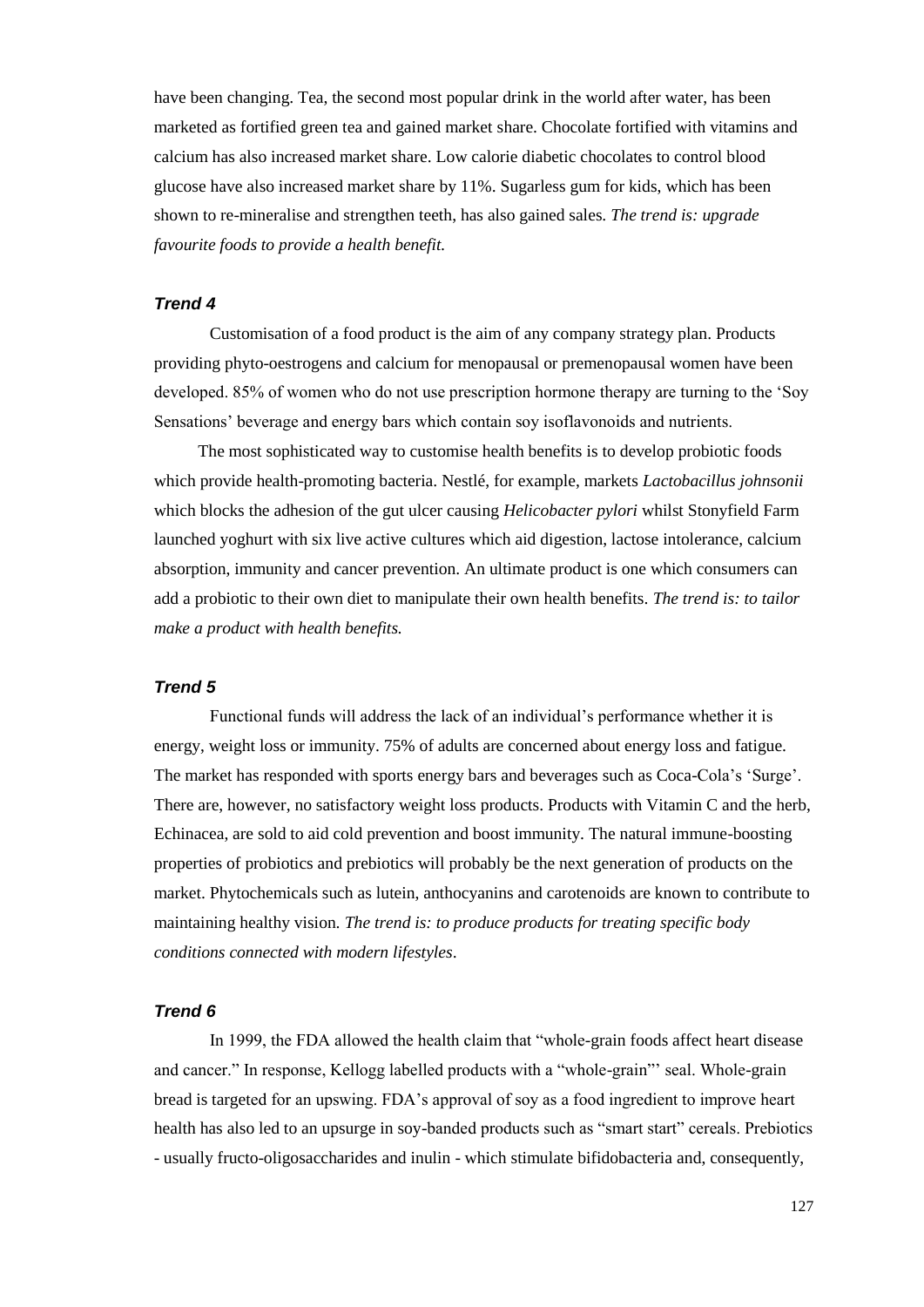ensure a good gut environment have been added to a wide range of products. Finally, herbal sales are down due to a medical backlash, except echinacea, garlic and ginseng, mega-omegas are growing in popularity*. The trend is: to use extracted plant products to promote a health benefit.*

#### *Trend 7*

Functional foods can offer an alternative to an "over-the-counter drug." For example, digestive tract medication is the largest selling prescription drug in the world. Several new European foods contain probiotics and have been shown to destroy organisms responsible for peptic ulcers. Consequently, Europeans rank probiotics as the most important functional ingredient for the next five years. Cholesterol reducers are the second largest prescription drug category. Cholesterol reducing foods are being developed. The first medical food to aid dietary management of coronary heart disease is the Heart Bar containing L-arginine. Arthritis is often treated with anti-inflammatory medicine. A functional food product, Nutrajoint, is aimed at arthritis. *The trend is: for functional foods to replace "over-the-counter drugs" providing the food can be linked directly to improving a health problem.*

### *Conclusions*

Despite functional foods providing highly desirable health benefits, the products must deliver on taste, ease of use, value for money and actually deliver the promised health benefit. Consumers are not willing to trade great taste for improved health. Access to the consumers, however, is by a multitude of channels. Physicians are the most influential in providing nutritional advice, but in-store trustworthy advice and products which deliver will, in future, ultimately lead to increased retail sales as customers respond to branded products which deliver specific health benefits.